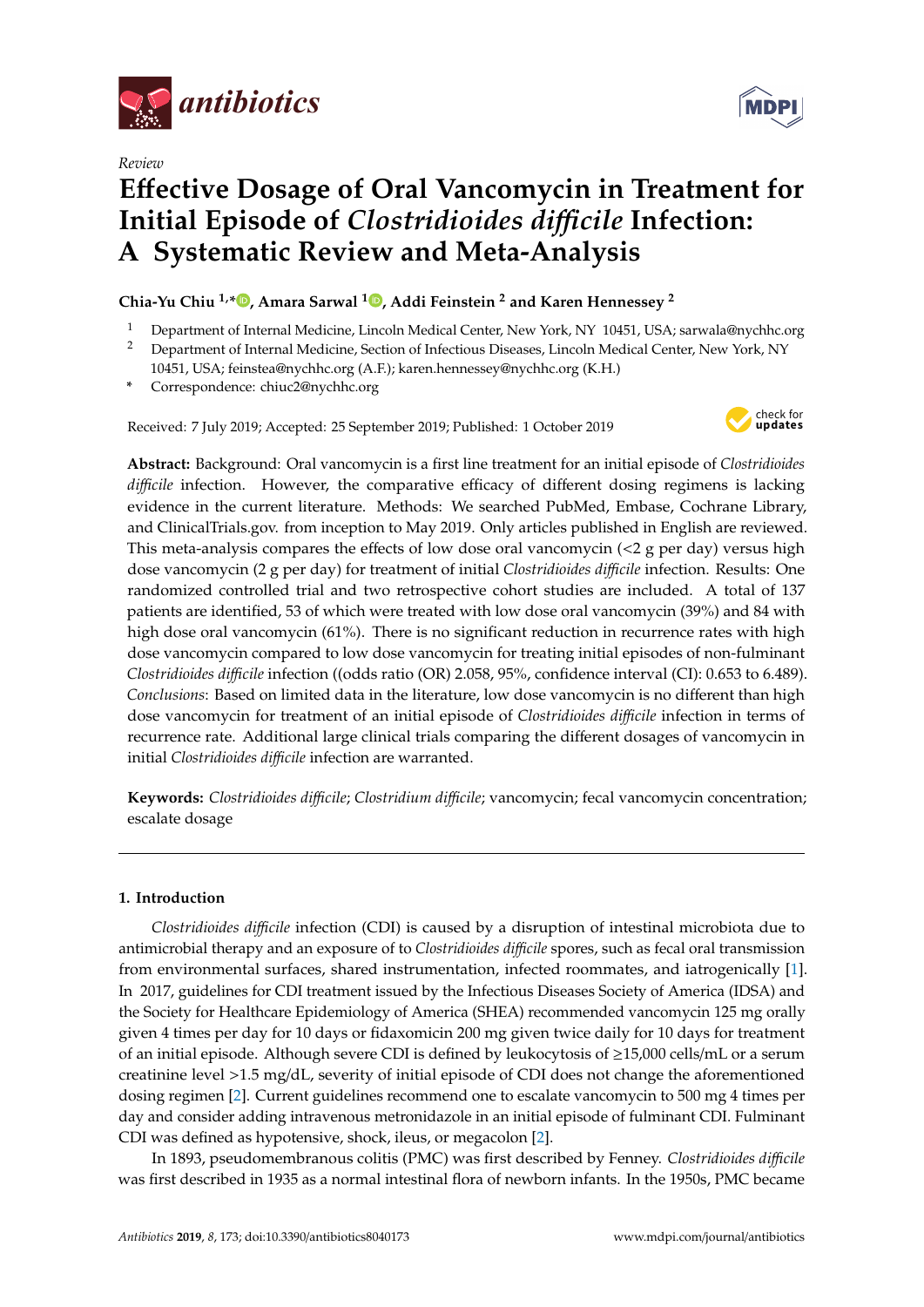known as an antibiotic complication, and was thought to be primarily encountered by surgeons as "postoperative diarrhea" or "antibiotic-associated colitis". In the 1970s, this was thought to be "clindamycin-induced enterocolitis" [\[3\]](#page-6-2). Vancomycin was used as a treatment because *Staphylococcus aureus* was the suspected pathogen during that era and based on the findings of experiments using hamster models [\[4](#page-6-3)[,5\]](#page-6-4). In 1974, Green studied penicillin-induced death for guinea pigs and hamsters [\[6\]](#page-6-5). He concluded that it was an "activation of a latent virus by penicillin" which caused this infection, and later it was proven that it was the *C. di*ff cytotoxin. In 1986, vancomycin was approved by the Food and Drug administration (FDA) for treatment of CDI and was the first and only medication for CDI [\[3,](#page-6-2)[7\]](#page-6-6). Two concerns of using vancomycin at this time were (1) cost and (2) colonization with vancomycin-resistant enterococcus. Metronidazole was studied and proved to be an effective treatment for *C. di*ff, similar to vancomycin [\[3](#page-6-2)[,8\]](#page-6-7). Therefore, in the 2010 IDSA guidelines, metronidazole alone was listed as a first line therapy for mild to moderate initial episodes of CDI and vancomycin was reserved as a treatment for severe initial episodes [\[9\]](#page-6-8).

In the 1970s, the most common regimen for an initial episode of CDI was vancomycin dosed at 500 mg given orally 4 times per day [\[10](#page-6-9)[–12\]](#page-6-10). Some retrospective studies that were performed at a single center did show that vancomycin <2 g orally per day may be as effective as a total vancomycin dose of 2 g per day (500 mg 4 times per day) [\[10](#page-6-9)[–12\]](#page-6-10). However, there was a lack of large, double blinded, multi-center studies to provide strong evidence to support that finding. During that decade and into the next, clinicians were attempting to decrease the cost of treatment by decreasing the overall daily dosing of vancomycin, and were concerned about systemic absorption of oral vancomycin in patients with renal insufficiency [\[12,](#page-6-10)[13\]](#page-6-11). In the 1980s, the cost 125 mg of vancomycin given orally 4 times per day was \$16 while treatment with 500 mg given orally 4 times per day was \$63 [\[12\]](#page-6-10). Nowadays, the cost of vancomycin is negligible compared with cost to treat recurrent CDI or length of stay in hospital.

In the most recent set of guidelines in 2017, fidaxomicin had replaced metronidazole as a recommended therapy [\[2,](#page-6-1)[14–](#page-6-12)[17\]](#page-7-0). Vancomycin still remains as one of the first line therapies since the 2010 IDSA guidelines, but it is now acceptable for use in non-severe CDI [\[9](#page-6-8)[,18\]](#page-7-1). The 2017 IDSA guidelines highlight vancomycin 125 mg given 4 times daily for 10 days (strong recommendation) in an initial episode of CDI, however, the optimal dosage of vancomycin has not been well elucidated for an initial episode of CDI as the comparative trials were not based on high-quality evidence.

Theoretically, the fecal pharmacokinetics of orally administered vancomycin may give us a better idea about the appropriate dosage of vancomycin. However, the studies assessing vancomycin concentration in stools are scant. A study in 2010, which was comprised of 15 patients (including nine patients with confirmed CDI) was designed to address three different vancomycin dosing regimens. Nine patients were administered 125 mg of vancomycin every 6 h, four patients were administered 250 mg every 6 h and two patients were administered 500 mg every 6 h [\[19\]](#page-7-2). All patients reached 100 times higher than minimum inhibitory concentration (MIC) 90, with only one patient who was administered 125 mg of vancomycin every 6 h having a relatively lower fecal vancomycin level, although it was still above MIC90. That study also showed higher stool frequency (more than 4 times per days) had a lower fecal vancomycin level. They hypothesized that by having higher frequency, the stool may have a "dilution effect". A second study done in 2015, which was comprised of 15 patients who received vancomycin given 125 mg 4 times per day. Fecal vancomycin concentrations during the course (day 3–5) of therapy did not differ with either stool consistency or frequency [\[20\]](#page-7-3). At the end of treatment (day 10–13), high vancomycin concentration with high stool frequency was found. They explained that the higher frequency of the stool had less time to be diluted. That study also showed fecal concentration did not associate with cure or treatment failure. The limitations of these two studies are that they have a small sample size, and inconsistent conclusions [\[19](#page-7-2)[,20\]](#page-7-3).

A recurrence of CDI is defined as an episode of symptom onset and positive assay results following an episode with positive assay results in the previous 2–8 weeks [\[2\]](#page-6-1). The different dosage of vancomycin still has not been evaluated as a factor associated with recurrence. The present article aims to explore the effectiveness of the dosage of vancomycin in regards to recurrent rate.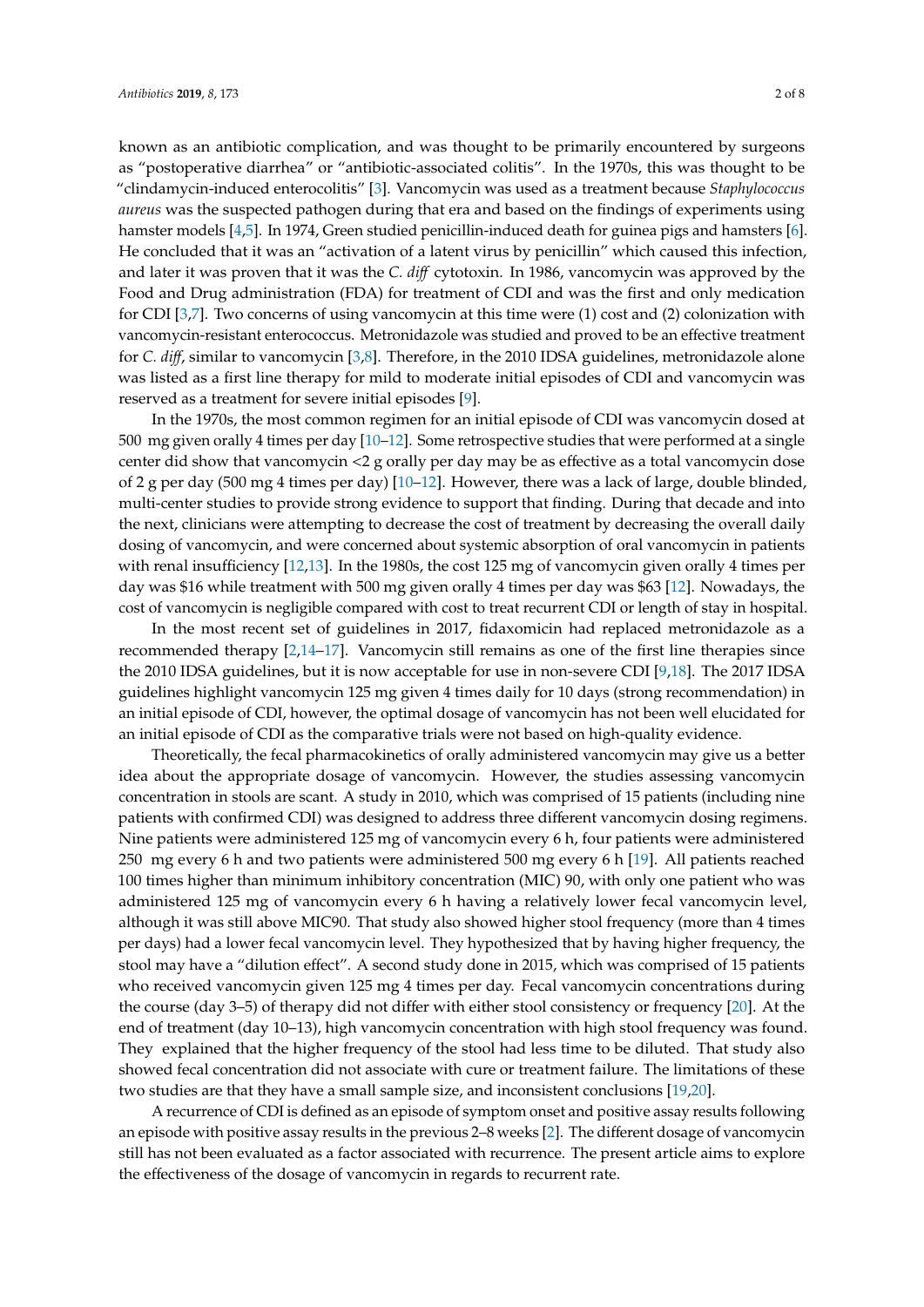# **2. Methods**

### *2.1. Search Strategy and Selection Criteria*

This study was conducted in accordance with the PRISMA guidelines on reporting systematic reviews [\[21\]](#page-7-4). Clinical studies reporting outcomes of patients with *Clostridioides di*ffi*cile* were screened. All study types except case reports, case series, and conference abstracts were considered. PubMed, Embase, Cochrane Library, and ClinicalTrials.gov were searched from the from inception record to May 2019 using the following search protocol: ((*Clostridium di*ffi*cile*) AND (vancomycin) AND (dose OR dosage)). The searching strategy was identically applied to all databases. Only articles published in English were reviewed. We only included articles that focused on initial episode of CDI. Studies directly comparing clinical resolution and recurrence by different dosing of vancomycin were included. If the original publication did not contain sufficient information about patient outcome, we requested additional data from the first author or corresponding authors by e-mail. Studies were excluded if they did not report outcomes associated with each antibiotic agent, or if the authors were unable to provide such data upon request. In this study, we define low dose vancomycin treatment as a patient who receives less than 2 g of oral vancomycin per day and we defined high dose vancomycin treatment as a patient who receives 2 g of oral vancomycin per day.

# *2.2. Data Extraction and Bias Assessment*

Two reviewers (C.C. and A.S.) independently evaluated all eligible articles. We recorded the first author, year, sample size, number, and type of treatment arms, and participant characteristics. Data for resolution of symptoms and recurrence rate were extracted from the published article, or provided by authors on request.

# *2.3. Statistical Analysis*

Clinical resolution and odds ratio (OR) of recurrence in the low dose vancomycin group compared with the high dose vancomycin group comprised the outcome. A random effects model was employed to pool individual OR; all analyses were performed using comprehensive meta-analysis (CMA) software, version 3 (Biostat, Englewood, NJ, USA).

Between-trial heterogeneity was determined by using I2 tests; An I2  $>$  50% was considered as statistically significant heterogeneity funnel plots and Egger's test were used to examine potential publication bias. Statistical significance was defined as *p*-values < 0.05, except for the determination of publication bias, that employed *p* < 0.10.

# **3. Results**

We retrieved 1069 non-duplicated citations for a review of their title and abstracts, and included 10 articles for meticulous evaluation after eliminating references based on our inclusion criteria (Figure [1\)](#page-3-0). We contacted the corresponding authors of three studies to request additional data [\[22](#page-7-5)[–24\]](#page-7-6) and received replies from the authors of two studies [\[22,](#page-7-5)[24\]](#page-7-6). In addition, one study is a conference poster [\[23\]](#page-7-7). Of those two studies, one author replied that the requested recurrence rate data was not available but provided additional detailed standard deviation data according to each group of antibiotic agents [\[22\]](#page-7-5). Characteristics of the studies included are summarized in Table [1.](#page-3-1) In total, the study included one randomized controlled trial [\[12\]](#page-6-10) and three retrospective cohort studies [\[11](#page-6-13)[,22](#page-7-5)[,24\]](#page-7-6). One retrospective cohort study was designed to compare escalated vancomycin dose to 500 mg 4 times per day in patients who failed to respond to conventional dose of vancomycin. In that retrospective cohort study, there was a group of patients who received high dose vancomycin 500 mg given 4 times per day (14 patients) for an initial episode CDI [\[22\]](#page-7-5).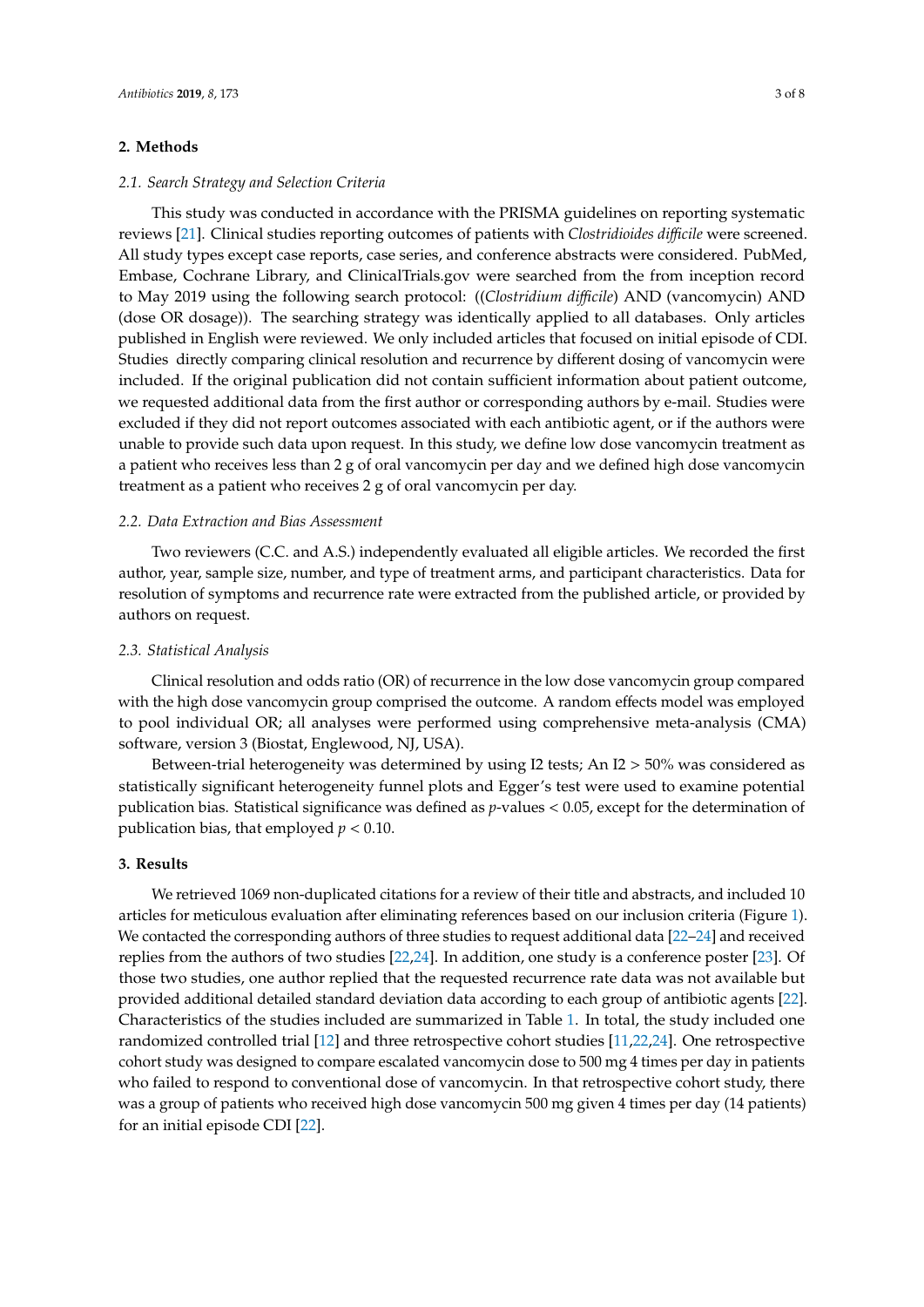<span id="page-3-0"></span>

**Figure 1.** PRISMA Flow Diagram for study selection. **Figure 1.** PRISMA Flow Diagram for study selection.

<span id="page-3-1"></span>

| Author,<br>Year, Country,<br>Reference           | Study Design,<br>Period               | <b>Sample Size</b>                                                                                                                                     | Mean Age<br>(Years)                                                                       | <b>Outcomes Examined</b>                                                                                    | Recurrence<br>Definition |
|--------------------------------------------------|---------------------------------------|--------------------------------------------------------------------------------------------------------------------------------------------------------|-------------------------------------------------------------------------------------------|-------------------------------------------------------------------------------------------------------------|--------------------------|
| Silva et al.,<br>1981, USA,<br> 11               | Retrospective<br>cohort,<br>NA.       | Low dose (less than 1g per<br>$day)$ : 4<br>NA<br>High dose (500 mg given 4<br>times per day): 9                                                       |                                                                                           | Decrease fever.<br>abdominal pain,<br>less than 4 formed stool/day                                          | Within 42 days           |
| Fekety et al.,<br>1989, USA.<br>$[12]$           | RCT,<br><b>NA</b>                     | Low dose $(125 \text{ mg} \text{ given } 4)$<br>times per day): 24<br>Low dose: 56<br>High dose (500 mg given 4<br>High dose: 52<br>times per day): 22 |                                                                                           | Cessation of diarrhea,<br>duration of therapy,<br>post treatment carriage rate,<br>follow up (2 to 6 weeks) | Within 42 days           |
| Lam et al.,<br>2013, USA,<br><b>24</b>           | Retrospective<br>cohort,<br>2006-2011 | Low dose $(125 \text{ mg} \text{ given } 4)$<br>times per day): 16<br>Low dose: 65<br>High dose (500 mg given 4<br>High dose: 69<br>times per day): 32 |                                                                                           | Clinical cure, recurrence,<br>length of stay,<br>complication,<br>mortality                                 | Within 30 days           |
| Cunha et al.,<br>2018, USA,<br>$\left[22\right]$ | Retrospective<br>cohort,<br>2015-2016 | Conventional dose: 113 ‡<br>High dose (500 mg given 4<br>times per day): 14                                                                            | Conventional<br>Clinical resolution.<br>dose: 69.6<br>treatment duration<br>High dose: 64 |                                                                                                             | NA#                      |

| <b>Table 1.</b> Characteristics of the four articles included in this study. |
|------------------------------------------------------------------------------|
|------------------------------------------------------------------------------|

next in andomized controlled trial. NA: not available.  $\frac{1}{2}$  125 mg given 4 times per day (5 patients) and 250 mg given 4 times per days (108 patients) # Recurrence rate data was not available. Did not include in meta-analysis.

The pooled OR of recurrence in the low dose vancomycin arm compared with the high dose recurrence following high dose vancomycin (Figure [2,](#page-4-0) Table [A2\)](#page-6-14). Regarding the heterogeneity of OR, the I2 was less than 0.01%. The Egger's test revealed no significant publication bias regarding the OR of recurrence  $(p = 0.500)$ .  $\frac{1}{2}$ vancomycin arm was 2.058 (95% CI: 0.653 to 6.489,  $p = 0.958$ ), indicating a reduced incidence of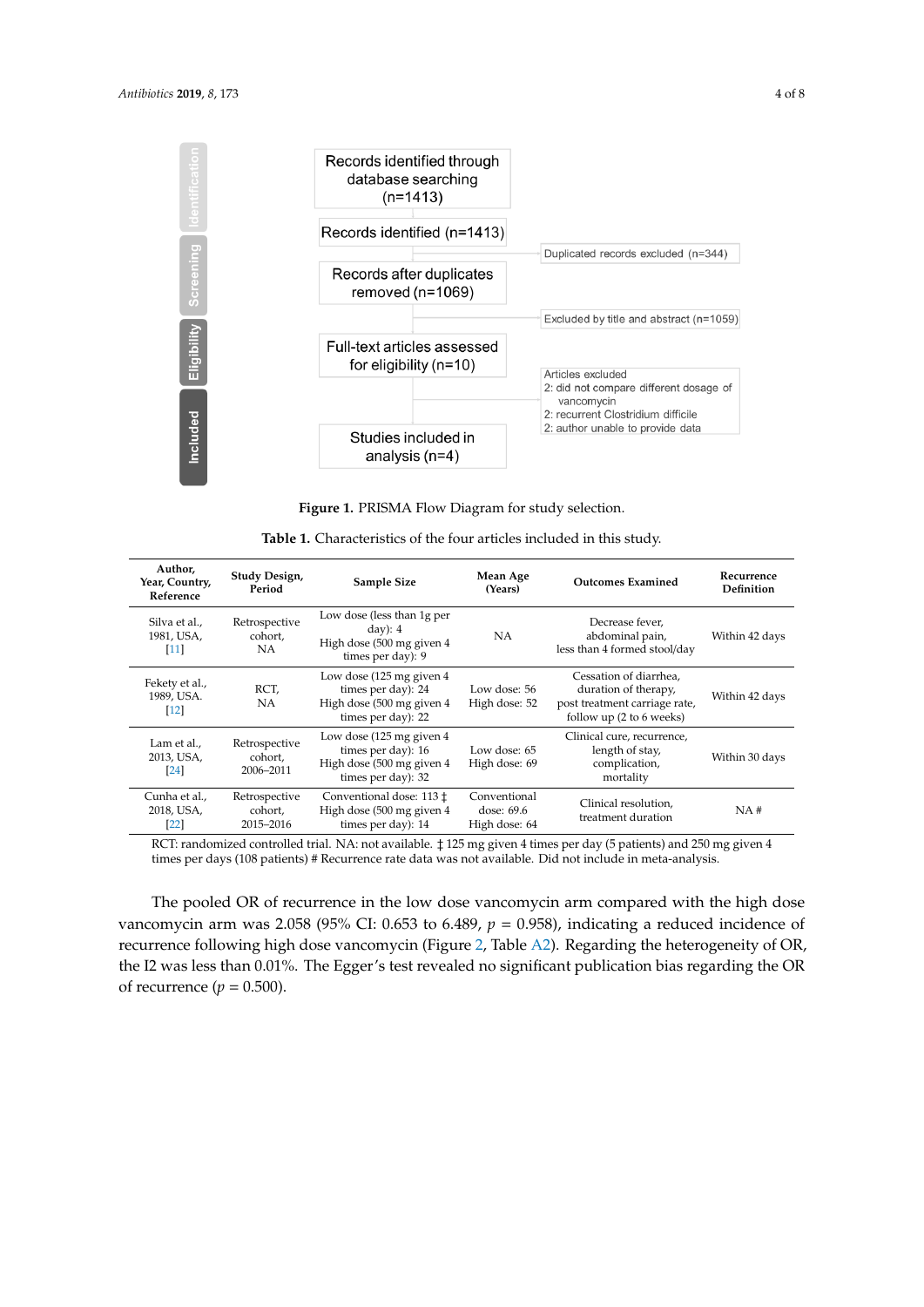<span id="page-4-0"></span>

**Figure 2.** Forest plot presenting the odds ratio (OR) of recurrence in patients with initial episodes of *Clostridioides difficile* infection treated with low dose vancomycin versus high dose vancomycin. *Clostridioides di*ffi*cile* infection treated with low dose vancomycin versus high dose vancomycin. **Figure 2.** Forest plot presenting the odds ratio (OR) of recurrence in patients with initial episodes of

### **4. Discussion**

**4. Discussion**  available in a time frame of nearly four decades, this shows that there is a lack of evidence about efficacy of the dosing of vancomycin in treatment of initial CDI. We combined three studies and found a trend towards a reduced risk of recurrence in the high dose arm compared with the low dose arm but the outcome was not statistically significant. Current research shows that fidaxomicin (200 mg given twice daily) is noninferior to low dose vancomycin (125 mg given 4 times daily) and fidaxomicin was associated with a significantly lower rate of recurrence of CDI [17]. Nevertheless, high dose vancomycin (500 mg 4 times given per day) was not used to compare with fidaxomicin directly. In that study clinical cure was defined by the resolution of diarrhea (i.e., three or fewer unformed stools for 2 consecutive days). In our opinion, high dose vancomycin needs to be compared with either fidaxomicin or low dose vancomycin. That will provide a clearer idea about the most efficacious dose of vancomycin for treatment of initial CDI. This study includes reports from 1981, 1989, 2013, and 2018. Given that only four studies are

In one retrospective study published by Cunha et al., they escalated vancomycin from 250 mg to 500 mg 4 times per day when the patient did not have a clinical response in three days [\[22\]](#page-7-5). They saw improvement when escalating the dose. They mentioned that according to their three decades of experience, 125 mg 4 times per days often failed to achieve rapid clinical improvement of diarrhea. When to escalate, how to escalate, and the maximal oral dosage of vancomycin that should be administered remains unclear and more studies are needed to help guide clinicians when they treat CDI. In the Cunha study, some of the treatments included concomitant administration of metronidazole with vancomycin. Another question raised is regarding metronidazole as a confounding factor when administered with different doses of vancomycin in CDI, however one previous study showed combination of metronidazole and vancomycin increased the risk of candidemia [\[25\]](#page-7-8).

Red man syndrome, renal toxicity, and ototoxicity in oral vancomycin are controversial [26-[29\]](#page-7-10). Detectable serum concentrations of vancomycin were noted after oral administration in dialysis patients, and impaired gastrointestinal mucosa in a stem cell transplant patient [\[27,](#page-7-11)[30\]](#page-7-12). Risk factors included vancomycin dose more than 500 mg daily, treatment more than 10 days, vancomycin enema, preexisting gastrointestinal inflammation, and intensive care unit admission [\[31\]](#page-7-13). However, in one study consisting of eight pediatric patients, there was no report of a detectable serum vancomycin level or adverse effect [\[32\]](#page-7-14).

We are unable to combine all the clinical cure data among four studies because these studies did not use the same criteria for a clinical cure (Table  $A1$ ). Two studies defined this as less than 4 formed stools per day [\[11,](#page-6-13)[12\]](#page-6-10). One study defined a clinical cure as resolution of diarrhea for ≥48 h without the development of a complication, including colectomy, colonic perforation, ileus, and toxic megacolon [\[24\]](#page-7-6). One study defined it as soft/formed stool without watery stool [\[22\]](#page-7-5). Although all aforementioned studies measured clinical cure as a primary endpoint, inconsistency in the definition makes it difficult to be compared across studies. These papers included exclusively symptomatic diarrhea patients as none of the patients included were displaying asymptomatic *C. di*ff colonization.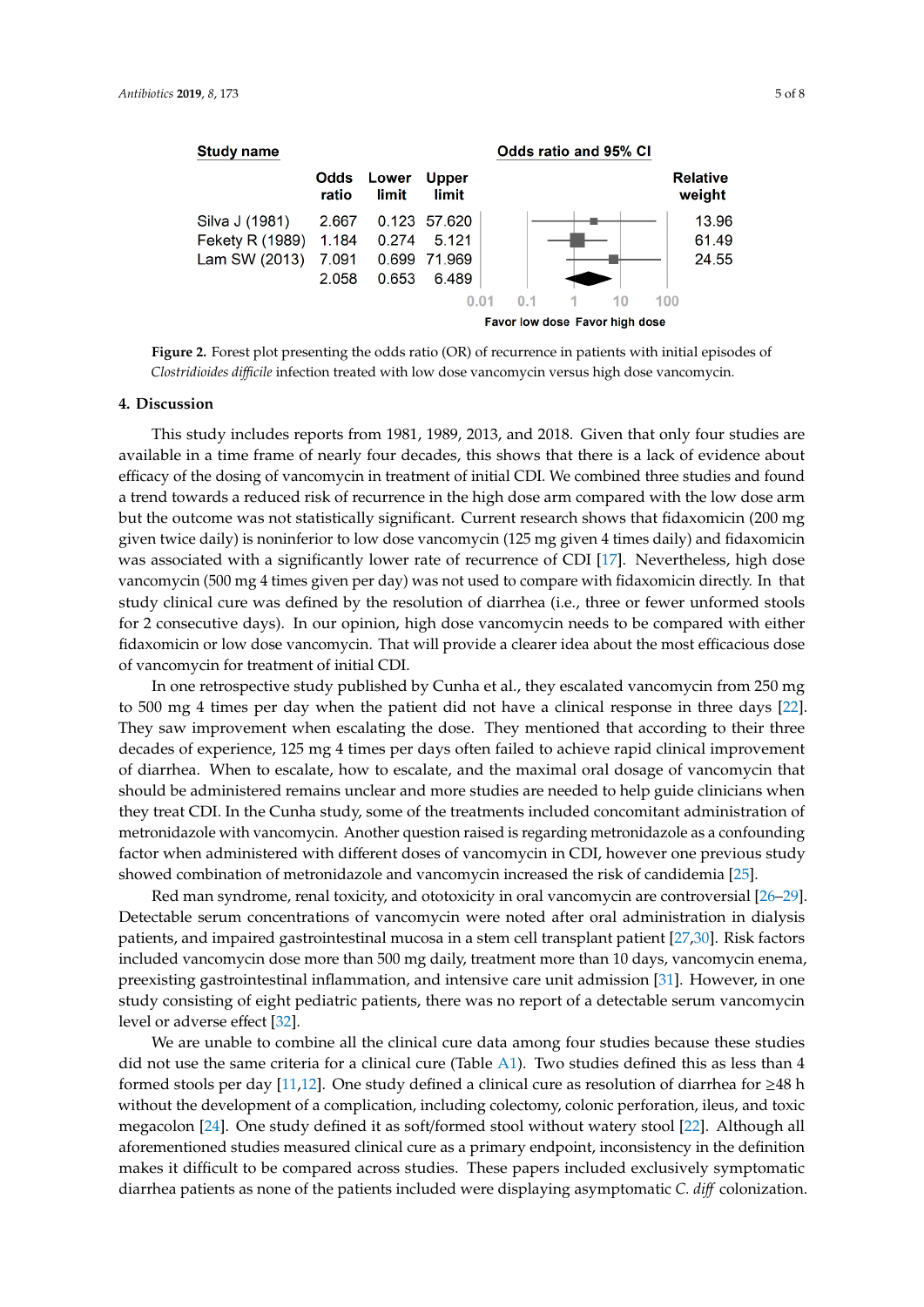We also found that there was no unifying definition of a clinical cure to allow clinicians to measure CDI objectively. Further guidelines are needed to establish a uniform definition of a clinical cure.

Vancomycin capsules were approved for treatment of CDI in 1986 [\[7\]](#page-6-6). At that time, the estimated cost for 10 days of vancomycin at 125 mg dosage was \$160 while a 500 mg dosage was \$640 [\[12\]](#page-6-10). In 2017, the estimated cost of 10 days of vancomycin at 125 mg dosage was \$2640 while a 500 mg dosage was \$9760 [\[7\]](#page-6-6). High dose vancomycin is not only costly but also has the potential for detectable serum concentrations in certain patient population. Therefore, it would be worthwhile for future research to be done in this area.

There are several limitations of the present study. First, we were unable to obtain additional data regarding clinical outcomes from two studies [\[10,](#page-6-9)[23\]](#page-7-7). Second, only three articles were able to be thoroughly analyzed as one study did not have recurrence data available from author [\[22\]](#page-7-5). Third, we were unable to perform subgroup analysis based on the severity of CDI. Further studies are needed to explore efficacy of different dosages of vancomycin stratified by disease severity as well as the validation of severity criteria.

# **5. Conclusions**

In conclusion, to the best of our knowledge this is the first study regarding the clinical cure and recurrence rate of first episode of CDI in patients receiving different dosages of oral vancomycin. Although current guidelines recommend 125 mg of oral vancomycin given 4 times per day as one of the mainstay treatments in initial episodes of CDI, future studies need to be done to focus on different dosages of vancomycin that may decrease length of stay or recurrence rate. Compared with the cost of length of stay, the cost of high dose oral vancomycin is negligible. On the other hand, all the papers included in our study used different definitions of a clinical cure, which make us unable to utilize these data to analyze or compare the clinical effect.

### **Reference**

**Author Contributions:** Conceptualization: C.-Y.C.; methodology: C.-Y.C., A.S.; software: C.-Y.C. writing—original draft preparation: C.-Y.C., A.S.; writing—review and editing: A.F., K.H.; visualization: A.F., K.H.; supervision: A.F., K.H.

**Funding:** This research received no external funding.

**Conflicts of Interest:** The authors declare no conflict of interest.

#### <span id="page-5-0"></span>**Appendix A**

| <b>Study Name</b> | <b>Low Dose</b> |           |        | <b>High Dose</b> |           |        |
|-------------------|-----------------|-----------|--------|------------------|-----------|--------|
|                   | Mean            | <b>SD</b> | Number | Mean             | <b>SD</b> | Number |
| Silva J (1981)    | 5               | 6         | 4      | 4.22             | 2.95      | 9      |
| Fekety R (1989)   | 3.8             | 6.859     | 24     | 4.3              | 8.442     | 22     |
| Lam SW (2013)     | 6.766           | 2.064     | 16     | 7.105            | 2.212     | 32     |
| Cunha BA (2018)   | 5.08            | 2.088     | 113    | 5.4              | 3.204     | 14     |
| Sum               |                 |           | 157    |                  |           | 77     |
|                   |                 |           |        |                  |           |        |

Table A1. Raw data regarding day of clinical cure.

SD: standard deviation.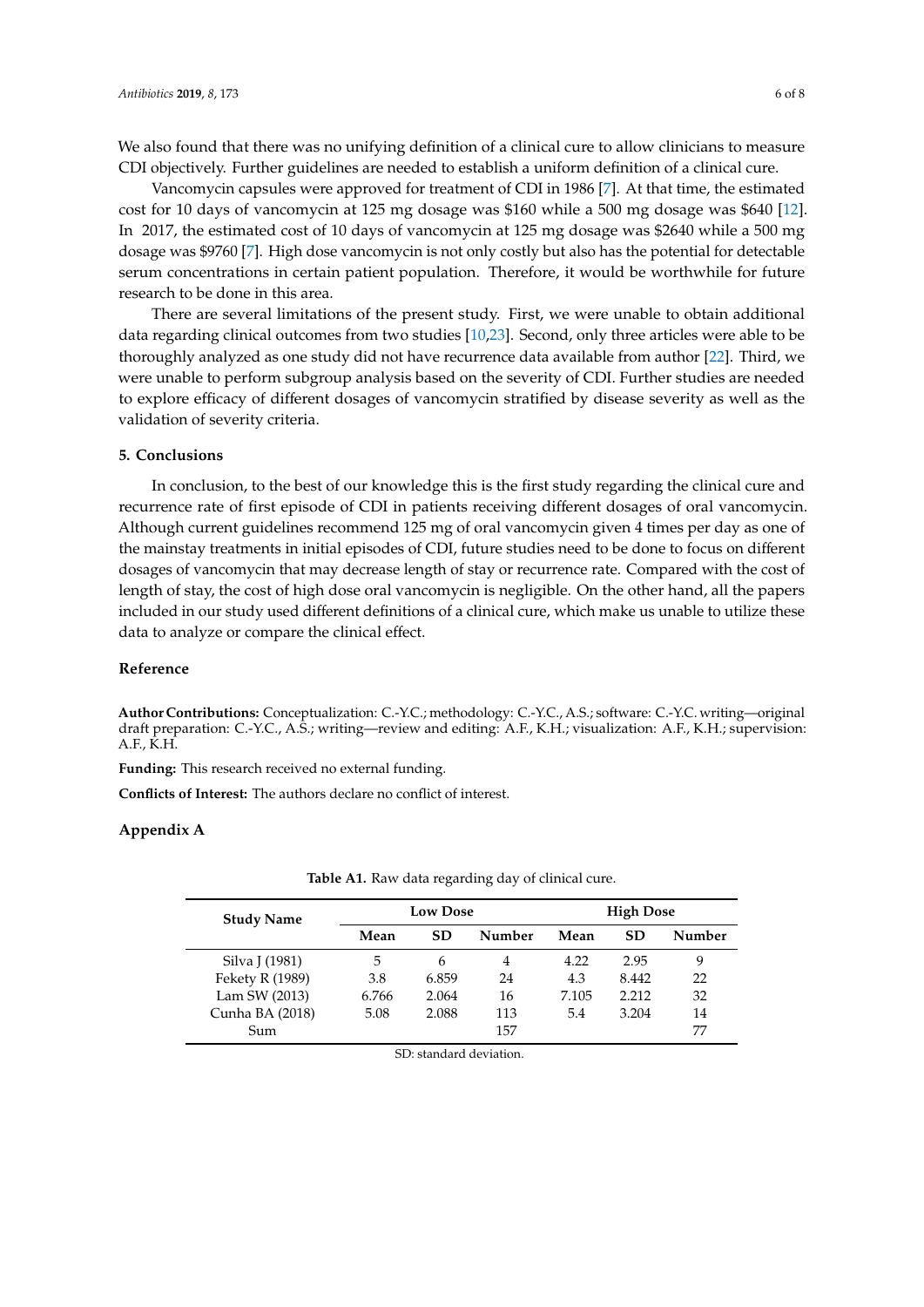<span id="page-6-14"></span>

| <b>Study Name</b> |                   | <b>Low Dose</b>             | <b>High Dose</b>  |                             |
|-------------------|-------------------|-----------------------------|-------------------|-----------------------------|
|                   | Recurrent<br>Case | <b>Total Case</b><br>Number | Recurrent<br>Case | <b>Total Case</b><br>Number |
| Silva J (1981)    |                   |                             |                   |                             |
| Fekety R (1989)   | 5                 | 24                          |                   | 22                          |
| Lam SW (2013)     | 3                 | 25                          |                   | 53                          |
| Cunha BA (2018)   | ΝA                | ΝA                          | ΝA                | NА                          |
| Sum               |                   | 53                          | 6                 | 84                          |

**Table A2.** Raw data of recurrence rate.

NA: not available.

# **References**

- <span id="page-6-0"></span>1. Barbut, F.; Petit, J.C. Epidemiology of Clostridium difficile-associated infections. *Clin. Microbiol. Infect.* **2001**, *7*, 405–410. [\[CrossRef\]](http://dx.doi.org/10.1046/j.1198-743x.2001.00289.x)
- <span id="page-6-1"></span>2. McDonald, L.C.; Gerding, D.N.; Johnson, S.; Bakken, J.S.; Carroll, K.C.; Coffin, S.E.; Dubberke, E.R.; Garey, K.W.; Gould, C.V.; Kelly, C.; et al. Clinical Practice Guidelines for Clostridium difficile Infection in Adults and Children: 2017 Update by the Infectious Diseases Society of America (IDSA) and Society for Healthcare Epidemiology of America (SHEA). *Clin. Infect. Dis.* **2018**, *66*, e1–e48. [\[CrossRef\]](http://dx.doi.org/10.1093/cid/cix1085) [\[PubMed\]](http://www.ncbi.nlm.nih.gov/pubmed/29462280)
- <span id="page-6-2"></span>3. Bartlett, J.G. Historical perspectives on studies of Clostridium difficile and C. difficile infection. *Clin. Infect. Dis.* **2008**, *46* (Suppl. 1), S4–S11. [\[CrossRef\]](http://dx.doi.org/10.1086/521865) [\[PubMed\]](http://www.ncbi.nlm.nih.gov/pubmed/18177220)
- <span id="page-6-3"></span>4. Khan, M.Y.; Hall, W.H. Staphylococcal Enterocolitis—Treatment with Oral Vancomycin. *Ann. Intern. Med.* **1966**, *65*, 1–8. [\[CrossRef\]](http://dx.doi.org/10.7326/0003-4819-65-1-1) [\[PubMed\]](http://www.ncbi.nlm.nih.gov/pubmed/5936663)
- <span id="page-6-4"></span>5. Chang, T.W.; Bartlett, J.G.; Gorbach, S.L.; Onderdonk, A.B. Clindamycin-induced enterocolitis in hamsters as a model of pseudomembranous colitis in patients. *Infect. Immun.* **1978**, *20*, 526–529. [\[PubMed\]](http://www.ncbi.nlm.nih.gov/pubmed/669810)
- <span id="page-6-5"></span>6. Green, R.H. The association of viral activation with penicillin toxicity in guinea pigs and hamsters. *Yale J. Biol. Med.* **1974**, *47*, 166–181.
- <span id="page-6-6"></span>7. Bunnell, K.L.; Danziger, L.H.; Johnson, S. Economic Barriers in the Treatment of Clostridium difficile Infection With Oral Vancomycin. *Open Forum Infect. Dis.* **2017**, *4*, ofx078. [\[CrossRef\]](http://dx.doi.org/10.1093/ofid/ofx078)
- <span id="page-6-7"></span>8. Gerding, D.N. Is there a relationship between vancomycin-resistant enterococcal infection and Clostridium difficile infection? *Clin. Infect. Dis.* **1997**, *25* (Suppl. 2), S206–S210. [\[CrossRef\]](http://dx.doi.org/10.1086/516247)
- <span id="page-6-8"></span>9. Cohen, S.H.; Gerding, D.N.; Johnson, S.; Kelly, C.P.; Loo, V.G.; McDonald, L.C.; Pepin, J.; Wilcox, M.H. Clinical practice guidelines for Clostridium difficile infection in adults: 2010 update by the society for healthcare epidemiology of America (SHEA) and the infectious diseases society of America (IDSA). *Infect. Control Hosp. Epidemiol.* **2010**, *31*, 431–455. [\[CrossRef\]](http://dx.doi.org/10.1086/651706)
- <span id="page-6-9"></span>10. Keighley, M.R.; Burdon, D.W.; Arabi, Y.; Williams, J.A.; Thompson, H.; Youngs, D.; Johnson, M.; Bentley, S.; George, R.H.; Mogg, G.A. Randomised controlled trial of vancomycin for pseudomembranous colitis and postoperative diarrhoea. *Br. Med. J.* **1978**, *2*, 1667–1669. [\[CrossRef\]](http://dx.doi.org/10.1136/bmj.2.6153.1667)
- <span id="page-6-13"></span>11. Silva, J., Jr.; Batts, D.H.; Fekety, R.; Plouffe, J.F.; Rifkin, G.D.; Baird, I. Treatment of Clostridium difficile colitis and diarrhea with vancomycin. *Am. J. Med.* **1981**, *71*, 815–822. [\[CrossRef\]](http://dx.doi.org/10.1016/0002-9343(81)90369-7)
- <span id="page-6-10"></span>12. Fekety, R.; Silva, J.; Kauffman, C.; Buggy, B.; Deery, H.G. Treatment of antibiotic-associated Clostridium difficile colitis with oral vancomycin: Comparison of two dosage regimens. *Am. J. Med.* **1989**, *86*, 15–19. [\[CrossRef\]](http://dx.doi.org/10.1016/0002-9343(89)90223-4)
- <span id="page-6-11"></span>13. Matzke, G.R.; Halstenson, C.E.; Olson, P.L.; Collins, A.J.; Abraham, P.A. Systemic absorption of oral vancomycin in patients with renal insufficiency and antibiotic-associated colitis. *Am. J. Kidney Dis.* **1987**, *9*, 422–425. [\[CrossRef\]](http://dx.doi.org/10.1016/S0272-6386(87)80146-4)
- <span id="page-6-12"></span>14. McFarland, L.V.; Elmer, G.W.; Surawicz, C.M. Breaking the cycle: Treatment strategies for 163 cases of recurrent Clostridium difficile disease. *Am. J. Gastroenterol.* **2002**, *97*, 1769–1775. [\[CrossRef\]](http://dx.doi.org/10.1111/j.1572-0241.2002.05839.x) [\[PubMed\]](http://www.ncbi.nlm.nih.gov/pubmed/12135033)
- 15. Pepin, J.; Alary, M.E.; Valiquette, L.; Raiche, E.; Ruel, J.; Fulop, K.; Godin, D.; Bourassa, C. Increasing risk of relapse after treatment of Clostridium difficile colitis in Quebec, Canada. *Clin. Infect. Dis.* **2005**, *40*, 1591–1597. [\[CrossRef\]](http://dx.doi.org/10.1086/430315)